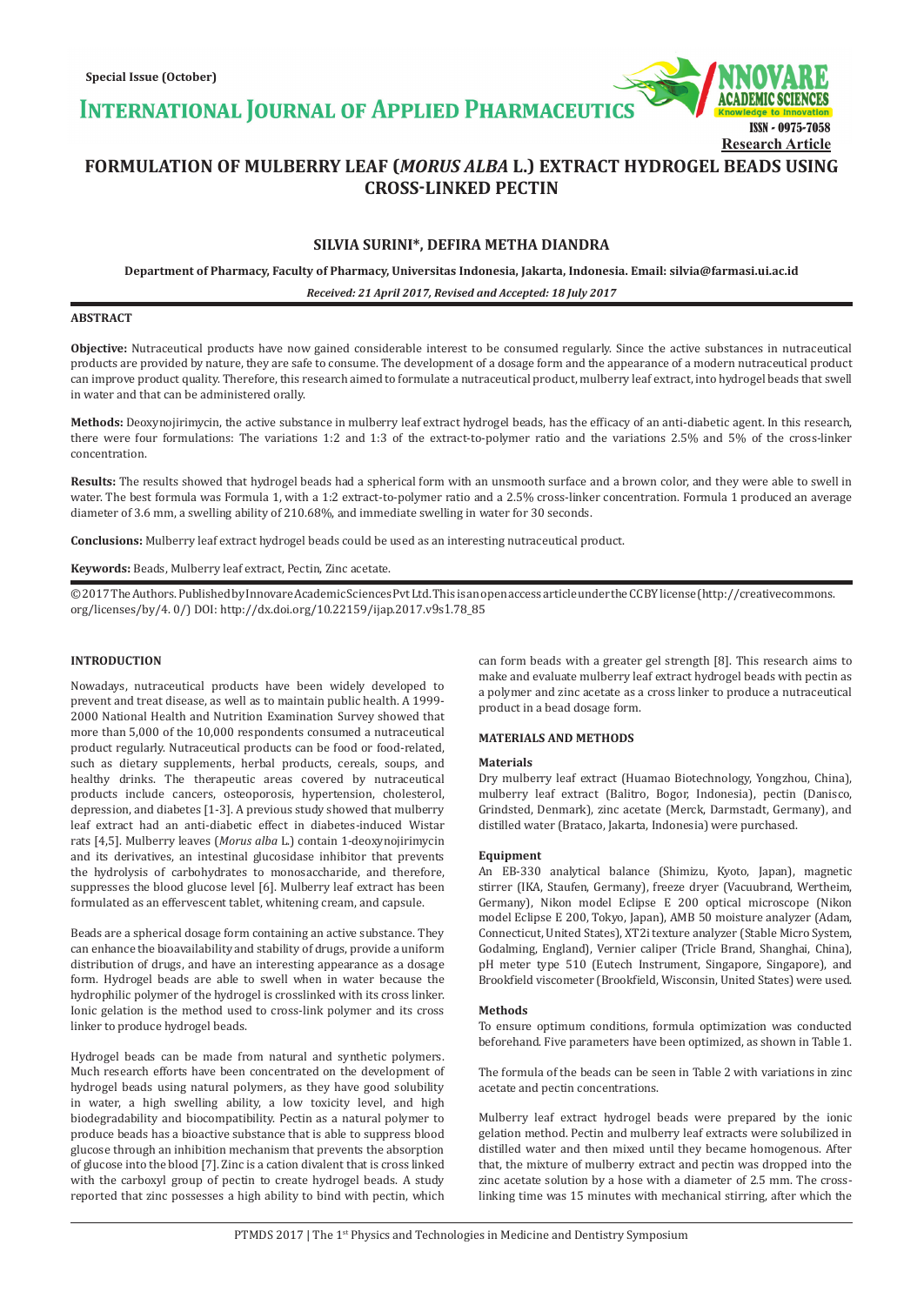beads were filtered and washed with distilled water. Finally, the beads were dried using a freeze dryer.

### **Evaluations of mulberry leaf extract hydrogel beads**

# *Yield*

The rendemen was calculated using the following equation:

$$
Wp = \frac{Wm}{Wt} \times 100\%
$$
 (1)

Where Wp is the yield, Wm is the total weight of the beads after formulation, and Wt is the total weight of beads being prepared before formulation.

# *Shape and morphology*

An optical microscope was used for the shape and morphology examination.

# *Particle size distribution*

The diameters of 300 randomly selected beads from each formula were measured using a Vernier caliper.

### *Swelling ability*

The 100-mg beads from each formula were placed in weighing dishes. After, 10 mL of distilled water was added. Then, the swelling of the beads in room temperature was observed. Beads were weighed using an analytical balance at 5, 10, 15, 30, 60, 90, and 120 minutes, and swelling ability was calculated by the following equation:

Swelling ability 
$$
(\%) = \frac{W2-W1}{W1} \times 100\%
$$
 (2)

### *Swelling time*

The 10 mL of distilled water was added to the 100-mg beads from each formula were placed in weighing dishes. Then, the swelling of the beads was observed in terms of time.

## *Moisture content*

Moisture content was determined using a moisture analyzer. The equipment was prepared to reach a temperature of 105°C before use. Then, 1-g beads were spread on a plate, and the moisture analyzer was turned on to show the beads' moisture content.

### *Gel strength*

The gel strength of hydrogel beads was measured using a texture analyzer. Samples were placed on a plate, and the probe was pressed to the sample to determine the gel strength of each sample.

# **RESULTS AND DISCUSSION**

#### **Optimization**

To ensure optimum conditions, formula optimization was conducted beforehand. The optimization results of the cross-linker concentration were 2.5% and 5% because those concentrations created spherical beads with no tail. The shape of the spherical beads was caused by the process of crosslinking between pectin and zinc acetate. The dry extract was chosen as the best kind of extract to formulate hydrogel beads because it makes attractive beads with a brown color, whereas the wet extract makes dark-green beads with black freckles. The best extract and polymer ratios were 1:2 and 1:3 because the mixture of the extract and pectin can flow into a hose and form spherical beads. 15 minutes was chosen as the best cross-linking time because it results in beads having a good swelling ability. The best drying method was freeze-drying because it allowed the beads to retain their same shape and size as before drying, even though there were some deflations on some sides of the beads. The beads before and after the drying process are shown in Fig. 1.

### **Beads evaluation**

#### *Yield*

The results of the yield of mulberry leaf extract hydrogel beads were 82.25%, 78.88%, 63.30%, and 73.93% in Formulas 1-4, respectively. From the results, it can be seen that the yield values were in the range of 63.30-82.25%. The results did not reach 100% due to the loss of distilled water during the drying process using the freeze dryer.

### *Shape and morphology*

Beads were observed using an optical microscope with × 40 magnification. Beads before the drying process were spherical with unsmooth surfaces. Beads after the drying process had a uniform shape, a light-brown color, and a slightly deflated texture. It could be that the drying mechanism of  ${\rm \, frequency}$  in withdrew  ${\rm H_2O}$ , producing an empty cavity.

### *Particle size distribution*

The particle size distribution was observed by measuring the diameters of the individual 300 beads for each formula using a Vernier caliper. The results of the measurement of the average diameter of the beads using each formula are shown in Table 3. Table 3 shows the measurements of the average diameter of the beads.

# *Swelling ability*

The purpose of the swelling ability test is to determine how much and for how long the beads could swell in distilled water, as the beads would be consumed using distilled water by consumers. The swelling ability result is shown in Fig. 2, where it can be seen that each formula was different for each minute measurement. After testing the swelling ability for up to 2 hrs, the results were 210.68%, 207.43%, 255.81%, and 220.75% for Formulas 1-4, respectively. The result shows that Formula 3 had the greatest swelling ability, whereas Formula 1 had the least swelling ability. This result can be explained by the extractto-polymer ratio of 1:3 in Formula 3, a greater amount of polymers and the crosslinking of hydrogel beads causing the hydrogen bonds became larger. With the great number of hydrogen bonds, the ability to bind with water and the ability to swell in water become greater [9]. When compared with the research from Das *et al*., the swelling ability of

### **Table 1: Parameters of formula optimization**

| <b>Parameter</b>        | Variable                          |
|-------------------------|-----------------------------------|
| Zinc acetate            | 2.5%, 5% (pH 1.3, 3.0, and 6.3),  |
| concentration           | 10%, 15% and 20%                  |
| Kind of extract         | Dry or wet extract                |
| Extract to pectin ratio | 1:1, 1:2 and $1:3$                |
| Cross-linking time      | 15, 30, 45, 60 and 120 minutes    |
| Drying method           | Room temperature and freeze dryer |

## **Table 2: Formulation of mulberry leaf extract hydrogel beads**

| <b>Materials</b>             | F1   | F <sub>2</sub> | F3   | F4   |
|------------------------------|------|----------------|------|------|
| Mulberry leaf extract (g)    | 1.2  | 1.2.           | 1.2  | 1.2. |
| Pectin $(g)$                 | 2.4  | 2.4            | 3.6  | 3.6  |
| Distilled water (mL)         | 48.0 | 48.0           | 72.0 | 72.0 |
| Zinc acetate solution $(\%)$ | 2.5  | 5.0            | 2.5  | 5.0  |

# **Table 3: Average diameter of mulberry leaf extract hydrogel beads**

| Formula | Average diameter of beads (mm) |
|---------|--------------------------------|
|         | $3.59 \pm 0.04$                |
|         | $3.93 \pm 0.11$                |
|         | $3.55 \pm 0.03$                |
|         | $3.81 \pm 0.03$                |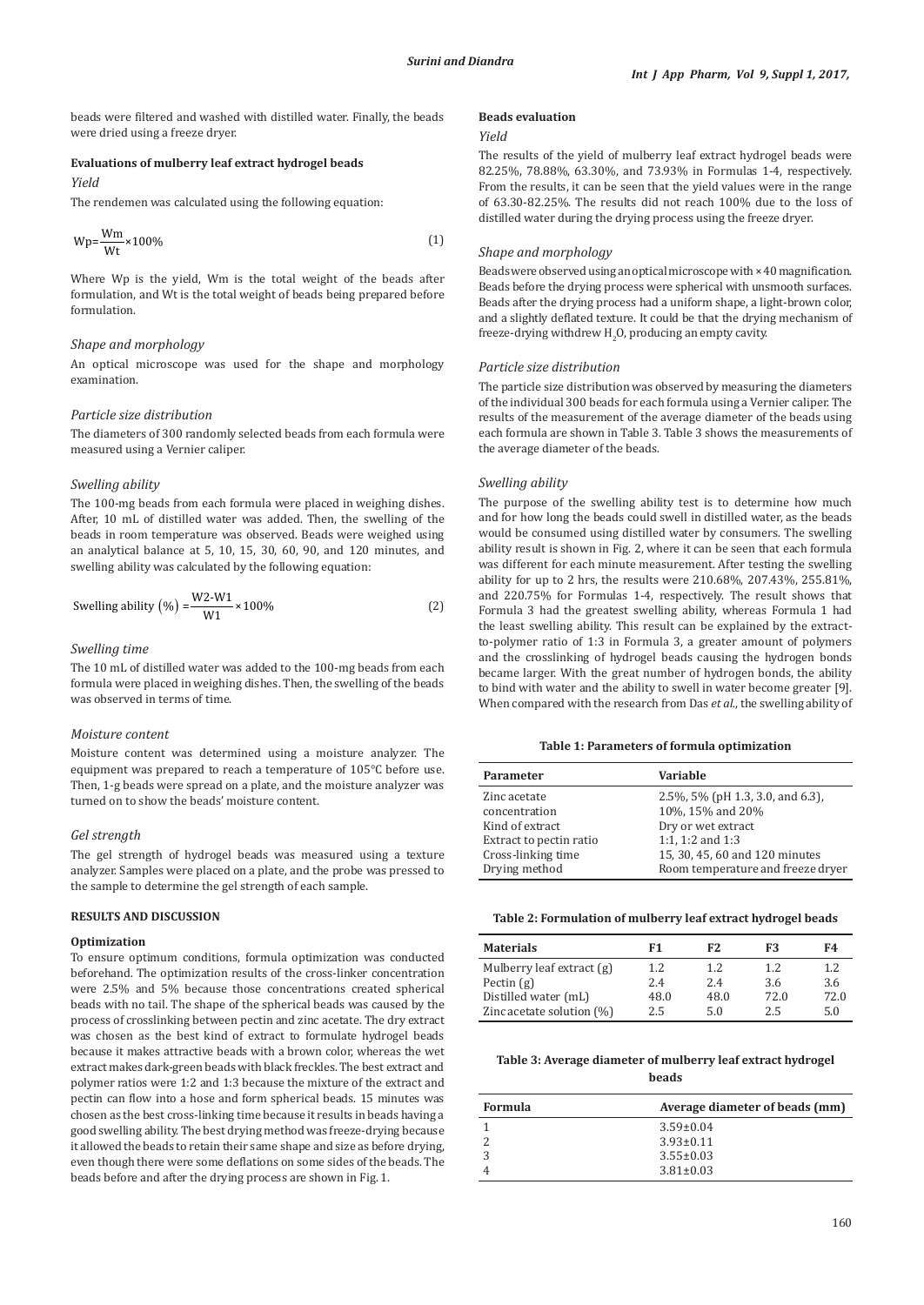

**Fig. 1: The appearance of the beads before (1) and after (2) the drying process, (a) Formula 1 (b) Formula 2, (c) Formula 3, and (d) Formula 4**



**Fig. 2: Swelling ability of mulberry leaf extract hydrogel beads**

hydrogel beads is <100%, whereas the swelling ability of mulberry leaf extract was better, at more than 200% [8].

# *Swelling time*

Swelling time was tested by observing the time needed for the beads to swell the first time in distilled water. The swelling time test was done visually by watching the beads as they began to sink into the distilled water from their initial floating position in distilled water.

Table 4 shows the result of the swelling times of mulberry leaf extract hydrogel beads from formulas 1 until 4, respectively. Using Formula 1, the beads first swell in water at 30 s, and they swell at 35 s using Formula 2, 23 s using Formula 3, and 16 s using Formula 4. The fastest swelling time was with Formula 4, while Formula 2 had the slowest swelling time. This was because Formulas 3 and 4 used an extract-topolymer ratio of 1:3. The more polymers cross linked with an extract, the larger the cross-linked hydrogel beads became, so more and more hydrogen bonds were formed. With the great number of hydrogen bonds, the beads swelled and bonded with water faster4. From the results obtained, all formulations had a swelling time of <1 minute. This result could be explained by the fact that the cross-linking time was not long (15 minutes), so it caused the beads to swell quickly [5,6]. Furthermore, pectin was used as the polymer, and it is a hydrophilic polymer, so it can absorb water.

# *Moisture content*

The results of the moisture content test are shown in Table 5.

Table 5 shows the results of the test of the moisture content of mulberry leaf extract hydrogel beads, which were 21.09%, 26.52%, 26.44%, and

**Table 4: Swelling time of mulberry leaf extract hydrogel beads**

| Formula | Swelling time (s) |
|---------|-------------------|
|         | $30 \pm 1$        |
|         | 35±3              |
|         | $23\pm2$          |
|         | $16\pm2$          |

# **Table 5: Moisture content of mulberry leaf extract hydrogel beads**

| Formula | Moisture content (%) |
|---------|----------------------|
|         | $21.09 \pm 0.12$     |
|         | $26.52 \pm 0.50$     |
|         | $26.44 \pm 0.40$     |
|         | $23.64 \pm 0.50$     |

23.64% for Formulas 1-4, respectively. This was due to the polymer in the beads, which was pectin, a hydrophilic polymer that can absorb water and high humidity.

# *Gel strength*

The gel strength test aimed to determine the ability to maintain the shape of the hydrogel beads. Gel strength test results can be seen in Table 6.

Table 6 shows that the gel strength of the hydrogel beads before drying was stronger than after drying. In all formulations, the gel strength of the beads after drying decreased compared to before drying. However, the decrease was not too large, except in Formula 2, where the gel strength of the beads before drying was 551.4 gf, and it was 274.9 gf after drying. The decrease in the gel strength of the dry beads occurred because the beads before drying had a chewy texture and could break if pressed, but the beads after drying had a texture that when pressed, the beads would not only break but also deflate. In Formula 2, the gel strength of the beads was more decreased before to after drying. This could be because the dry beads tested in Formula 2 were deflated, so when the probe was pressed, the beads deflated directly, resulting in lesser gel strength.

### **CONCLUSION**

The results of this study indicate that the hydrogel beads had spherical shape with an unsmooth surface, were able to swell in water, and were able to maintain their form. In addition, Formula 1 was chosen as the best formula for mulberry leaf extract hydrogel beads to ensure a proper spherical shape and brown color, an average diameter of 3.6 mm, a swelling ability of 210.68%, a swelling time of 30 seconds, and a yield value of 82.25%.